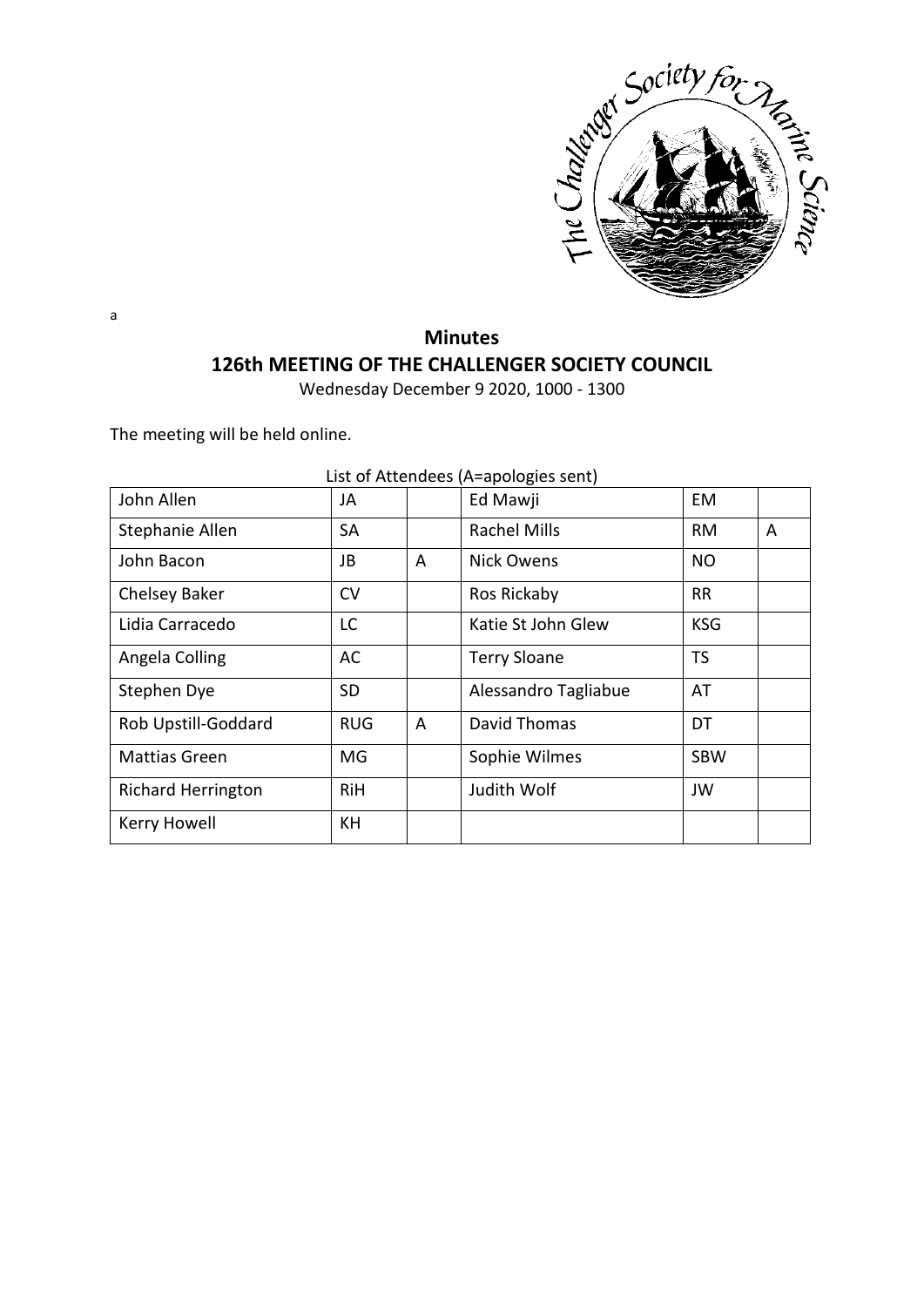## **Actions arising at the 126th meeting**

| $126 - 1$ | Check Team Tech and University of Surrey                                             | <b>TS</b>  |      |
|-----------|--------------------------------------------------------------------------------------|------------|------|
| $126 - 2$ | Formal thanks to outgoing council members                                            | MG/RR      |      |
| $126 - 3$ | Invite Anna McGregor to council as comms portfolio holder                            | MG         | Done |
| 126-4     | TS to join be invited to the 2021 organising committee meeting                       | <b>NO</b>  |      |
| 126-5     | Update from the 2022 organisers for the next meeting                                 | MG/RiH     |      |
| 126-6     | Invite KeH and Peter Burkill to be on the UK SCOR committee                          | AT         |      |
| 126-7     | Report to council on how UK can engage more in the IIOE                              | AT         |      |
| 126-8     | Deadlines for capacity development applications to be<br>advertised                  | AT/MG      |      |
| 126-9     | Advertisement in CW about SCOR sponsored attendance at the<br>Challenger conferences | AT         |      |
| 126-10    | Note about potential delays to be added when joining the                             | <b>JB</b>  |      |
|           | society and paying by bank transfer                                                  |            |      |
| 126-11    | ECR portfolio holder to link up with IMAREST and represent                           | TS/LC      |      |
|           | challenger on the IMAREST council                                                    |            |      |
| 126-12    | Draft new Stepping Stone purpose                                                     | SBW        |      |
| 126-13    | Update Travel awards criteria to allow for virtual attendances                       | <b>SBW</b> |      |
| 126-14    | Advertise the Chris Daniels award                                                    | MG/JB      |      |
| 126-15    | <b>Advertise Challenger Fellows</b>                                                  | MG/JB      | Done |
| 126-16    | Ensure the 150 page is set up and linked to ours                                     | JW/JB      |      |
| 126-17    | Investigate Challenger merchandise                                                   | <b>JW</b>  |      |
| 126-18    | Contact Kate Hendry about the Diversity SIG proposal; invite                         | RR/SA      |      |
|           | Kate to join council as lead of a task group for diversity                           |            |      |
| 126-19    | Chairs of NOC-A and UK SCOR to liaise about COP26 and the                            | AT/DT      |      |
|           | Decade of the Ocean                                                                  |            |      |
| 126-20    | Email membership about updated ECR pages                                             | LC/JB      |      |
| 126-21    | Ensure there is a finance update at next council                                     | EM/MG      |      |
| 126-22    | Poll for 2021 council meetings                                                       | MG         | Done |

### **Outstanding actions from the 124th meeting**

| $124 - 1$ | Talk to JA about diversity and ECR for Challenger Wave        | JA/LC      | Ongoing |
|-----------|---------------------------------------------------------------|------------|---------|
| $124 - 2$ | Ask fellows to join the OC editorial board                    | SD.        | Done    |
| $124 - 3$ | Ask SIG leads for OC articles                                 | AT/SD      | Done    |
| 124-4     | Contact John Gould about updates to the history SIG           | <b>RM</b>  | Ongoing |
| 124-5     | Query with Young coastal scientists if they want to be a SIG  | JW         | Done    |
| 124-6     | SCOR executive committee opportunity advertised to            | JB         | Done    |
|           | membership                                                    |            |         |
| 124-7     | Invite Peter Burkhill to council as ex oficio member for SCOR | <b>RUG</b> | Ongoing |
| 124-8     | Email membership about gift aid addresses                     | RoH/JB     | Done    |
| 124-9     | Clear out membership of inactive members                      | <b>RoH</b> | Done    |
| 124-10    | Update webpage part on diversity                              | LC         | Ongoing |
| 124-11    | Contact Lucy Daniels and keep her informed about the Chris    | <b>KSG</b> | Done    |
|           | Daniels award                                                 |            |         |
| 124-12    | Article in OC about diversity in marine science               | LC         | Done    |
| 124-13    | Suggest diversity interviewees for OC                         | ALL        | Ongoing |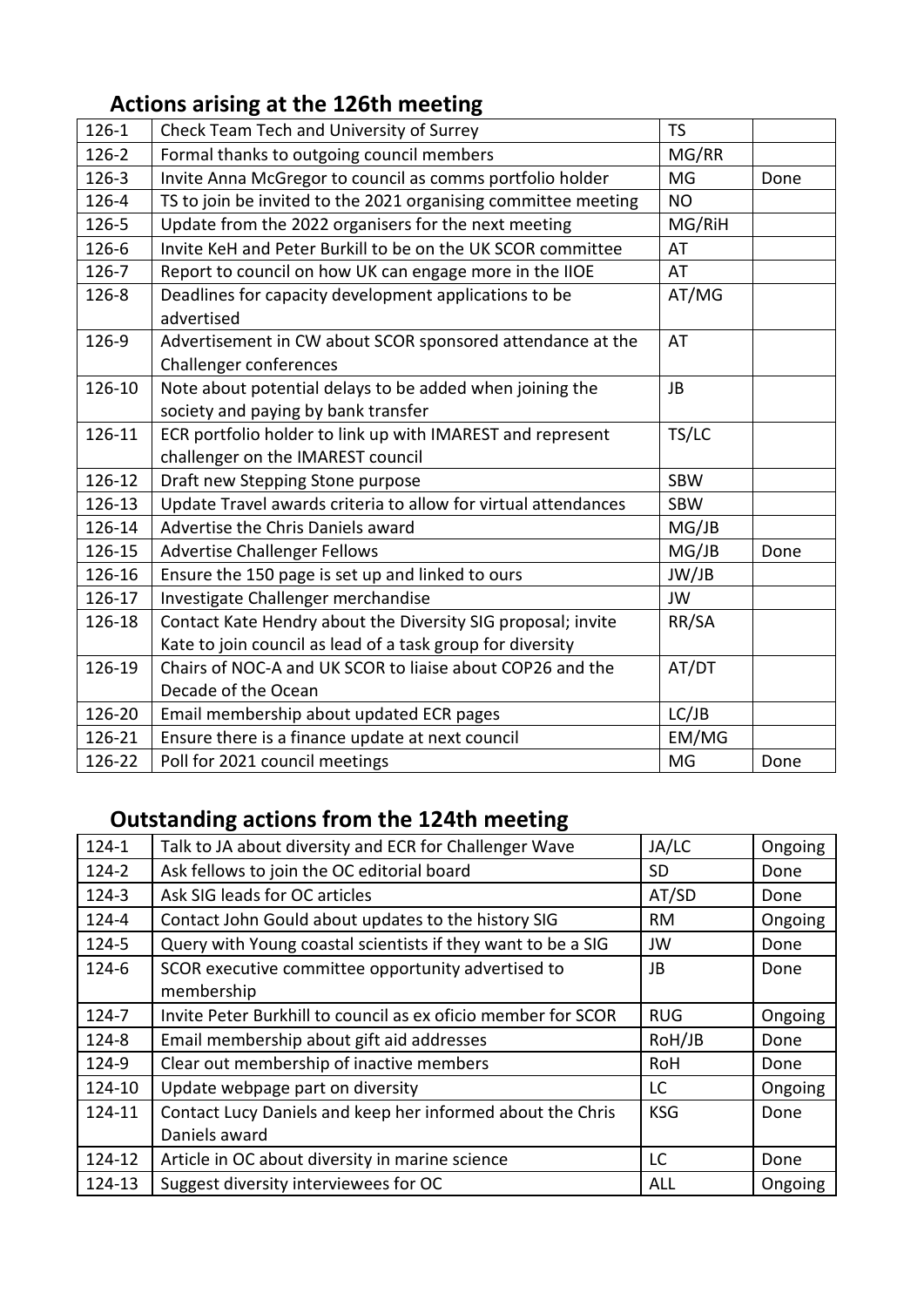| 124-14   | Add who to contact for blog writers to webpage             | JB        | ongoing |
|----------|------------------------------------------------------------|-----------|---------|
| 124-15   | Check of PDF hits can be included in google analytics      | SD/JB     | Ongoing |
| 124-16   | Follow up on why the Roy Soc didn't pay 49% of SCOR subs   | AT/EM     | Done    |
| 124-17   | Inform membership that subs will go up to £50, explain why | RUG/MG/AT | Ongoing |
| $124-18$ | AGM prep and dates                                         | MG        | Done    |

## **Outstanding actions from the 123rd meeting (March 2020)**

| $123-1$   | Link to the IODP page from Challenger page                                                      | JB         | Ongoing |
|-----------|-------------------------------------------------------------------------------------------------|------------|---------|
| $123-3$   | Add clear link to Ocean Challenge from the Society's home page                                  | JB         | Ongoing |
| $123 - 5$ | Contact 2020 conference organisers for a sponsored evening<br>event to celebrate 30 years of OC | <b>RUG</b> | Done    |
| $123 - 7$ | Council minutes to be made public on the webpage                                                | MG/JB      | Ongoing |
| 123-8     | contact Chris Daniels' family about the Chris Daniels award                                     | LC         | Done    |
| 123-9     | Suggest writers for the Captain's blog                                                          | All        | Done    |
| 123-13    | Set up an official Challenger 150 webpage                                                       | KH         | Ongoing |
| 123-14    | Link to the Challenger 150 webpage(s) once they are active                                      | JB         | Ongoing |
| 123-16    | Exeter museum and the Challenger 150                                                            | KH, JW     | Done    |

# **Outstanding actions from the 122nd meeting (December 2019)**

| $122 - 5$ | Report back when NOC-A AGM talks have been recorded   | DT  | Ongoing |
|-----------|-------------------------------------------------------|-----|---------|
| 122-15    | Activity suggestions for outreach and education to JW | ALL | Done    |
| 122-18    | Check Challenger lecture documents                    | MG  | Done    |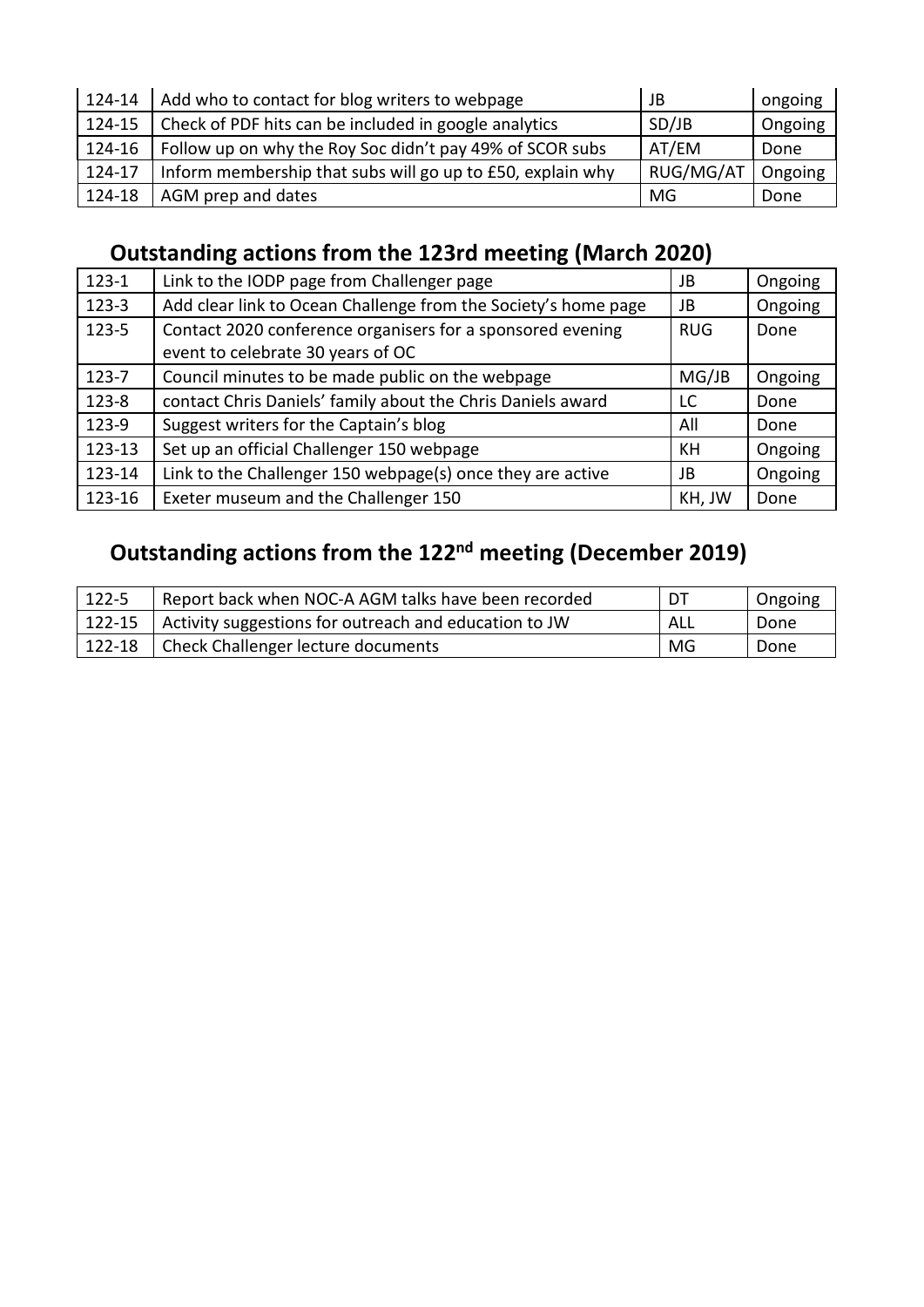#### **Minutes, 126th council**

- 1) Apologies for absence See grid above.
- 2) Approval of minutes of the 124th meeting **(DOC\_A\_091220)** Approved.
- 3) Matters arising from minutes not covered elsewhere in agenda None reported.
- 4) Update on Actions **(DOC\_B\_091220)** See Grids above. Further comments raised by council: 123-5: TS to add this to sponsors' options. 123-13: KeG les a 150-meeting. 124-4: Establishing contact with john Gould is difficult – the SIG may have to assist.
- 5) Presidents update (RR) **(DOC\_C\_091220) ACTION**: TS to check Team Tech and University of Surrey a) Thank you to outgoing members

Rob Hall and Katie StJohn Glew were formally thanked by Council

**ACTION**: MG and RR to arrange a Formal thanks document to outgoing council members

b) Search for new council member

Anna McGregor (Strathclyde) is proposed to tak over the comms portfolio when Katie rotates off in January. RR proposed, MG seconded. LC announced that she will rotate off in September and the search will start for a new

**ACTION**: MG to Invite Anna McGregor to council as comms portfolio holder

- c) Redistribution of unused funds due to COVID See discussion during items 6g-h.
- 6) Agenda Items Tabled
	- a) Society Conferences update.

EDI portfolio holder.

i) 2021 conference update (NO/RH) The meeting is planned to go ahead, with dates staying the same. Venue bookings are done and the planning and science committees start work in January. Contingency discussed; meeting can be virtual, hybrid, or fully in person. Council expressed wishes that some form of conference is to take place.

**ACTION**: NO to invite TS to join organising meetings.

ii) 2022 conference and Challenger 150 updates (RM/KH/RiH) JW reported that she had attended a 150 meeting. NHM is go ahead, including ICL and the Royal Geographical Society. Virtual meeting components were discussed as a tool to broaden the society reach internationally and in the UK.

**ACTION**: MG to ask RiH/RM/KeH for an update on 2022 and 150.

b) SCOR Update (AT) (**DOC\_D\_091220**)

See document for detailed report. Question was asked why CSMS is the UK SCOR committee. Answer clouded in mist.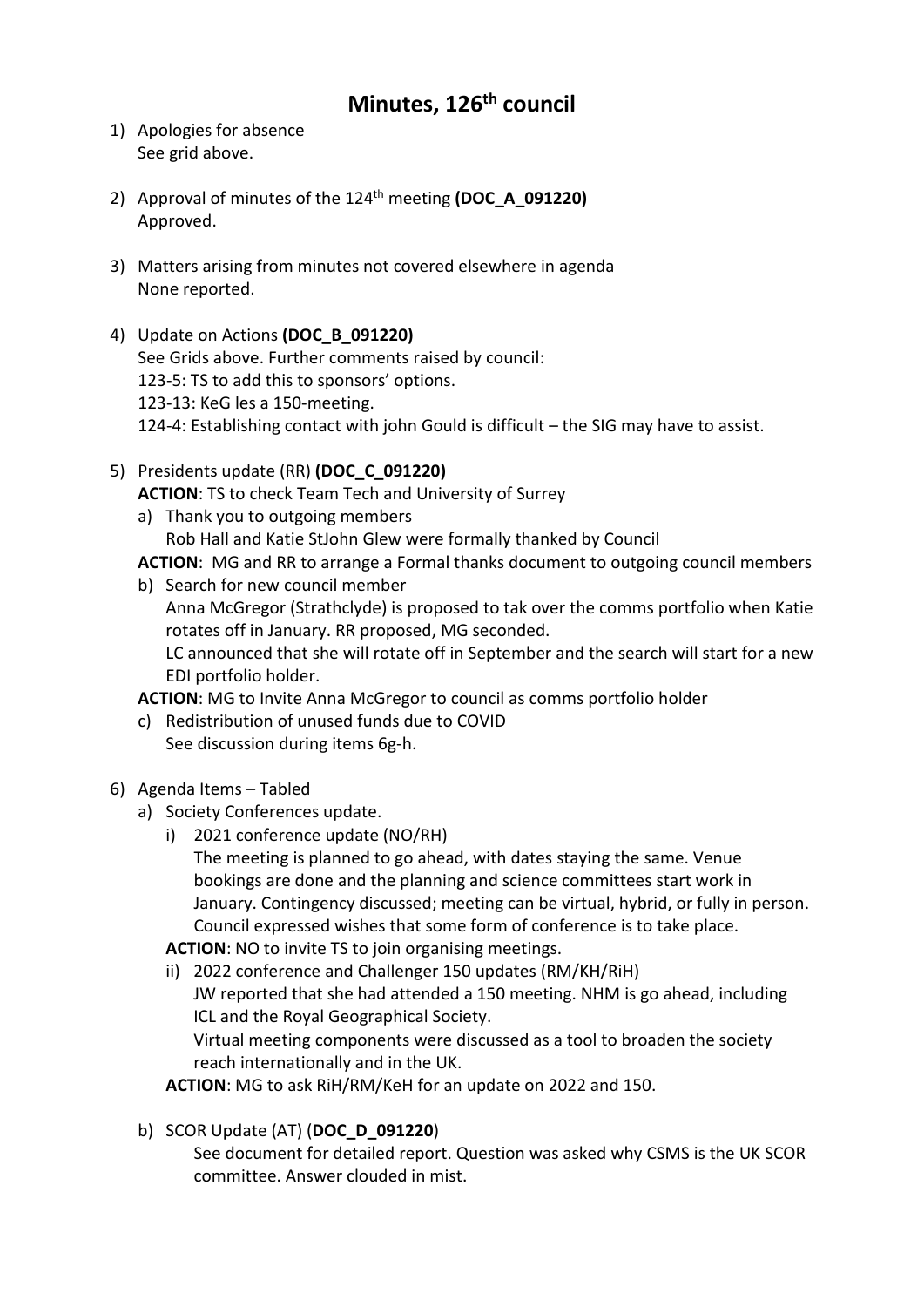v) UK SCOR committee

This currently only has one member in AT. At least one more member is needed, with potentially the third post open for someone who can attend SCOR meetings.

**ACTION**: AT to Invite KeH and Peter Burkill to be on the UK SCOR committee vi) IIOE update.

Retirements has meant that there is little engagement here More contributions would be good – maybe as a SIG? Ale Sanchez-Franks was mentioned as a potential lead.

**ACTION**: AT to report to council on how UK can engage more in the IIOE. vii) Capacity development

Little engagement from the UK community in this. Putting on an event at the meeting in Oban was discussed alongside SCOR sponsored attendance for the meeting.

**ACTION**: AT to pass on capacity development applications deadlines to MG for advertisement.

**ACTION**: AT to arrange an advertisement in CW about SCOR sponsored attendance at the Challenger conferences

- c) Data Protection and Membership (CB)
	- i) Pending payments issue

The pending payments for bank transfers is time consuming and involves both treasurer and membership holder. Members need to be notified that this can slow down the process.

ii) GDPR update (**DOC\_e\_091220**)

The GDPR policy has been updated (see doc).

We currently have 358 active members, with expired members now removed. **ACTION**: Note about potential delays to be added when joining the society and paying by bank transfer

d) Ocean Challenge Report (AC/SD)

One more member for the OC editorial board is required. Fellows are now represented on the board.

SIGs have been asked to provide articles.

Volume 24(2) is out. Council was concerned about the gender imbalance in the issue, but it is deemed hard to control. KaH is making her article accessible.

- e) Challenger Wave update (JA) Nothing to report.
- f) Industry Liaison/Sponsorship (TS)

TS is reconnecting with the sponsors for the 2021 conference.

TS and LC are working on reconnecting CSMS with IMAREST and SUT. The Challenger ECR portfolio holder to represent CSMS on the IMAREST council.

To discuss at the next meeting: re-establishing tri-partite award and the prospectus meeting?

**ACTION**: ECR portfolio holder to link up with IMAREST and represent challenger on the IMAREST council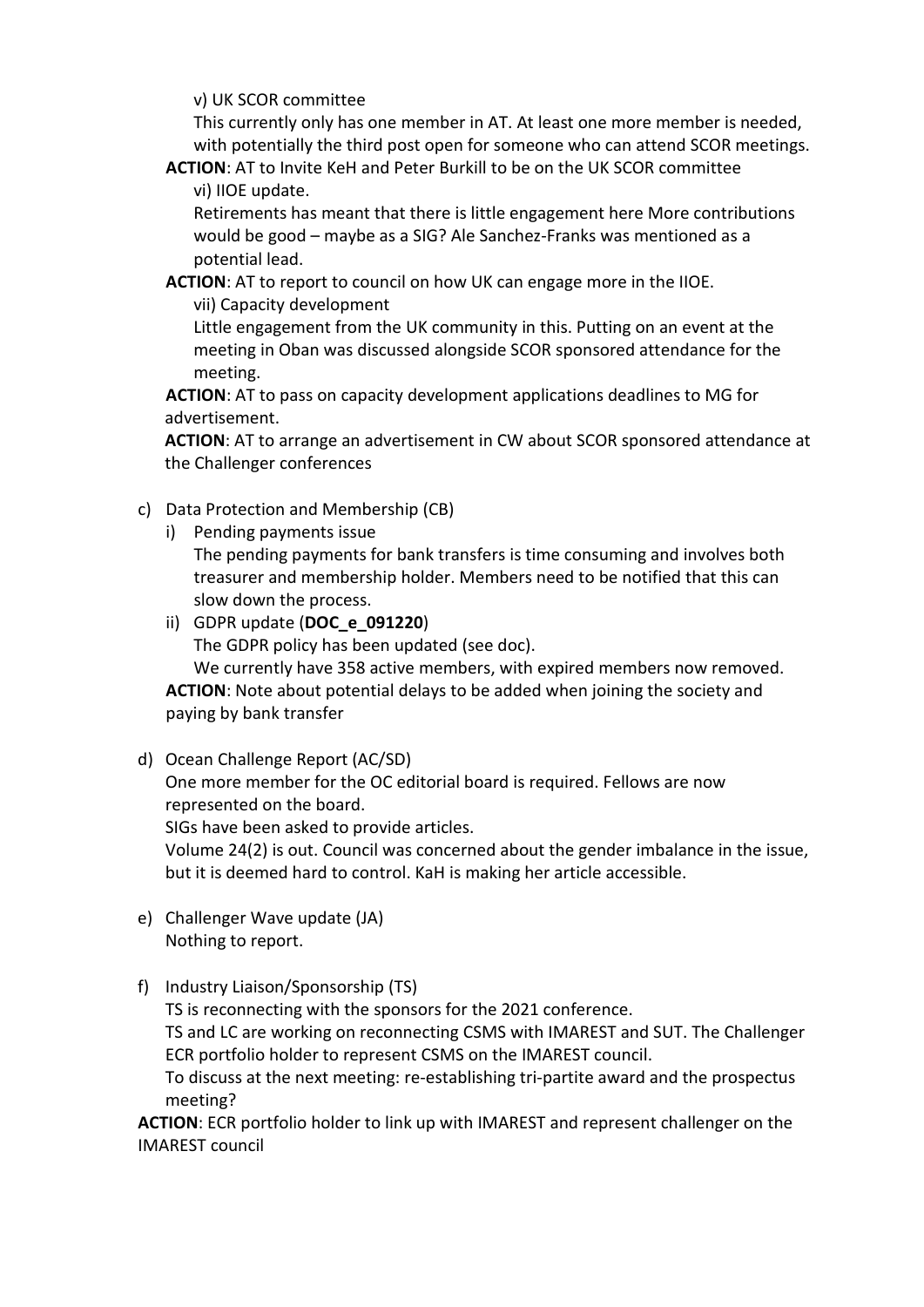- g) Stepping Stones Update (SBW)
	- i) Changing the purpose of the grant With no applications in the past 12 months it was suggested that the stepping stones is changed to a bursary that can be used for any suitable activity. A mentor on council could be assigned to follow up on the outcome of the grant.

**ACTION:** Draft new document about the purpose of the Stepping Stones.

- h) Travel Grants Update (SBW)
	- i) Virtual attendance grants

Travel grants are suspended for now. Updates were discussed and it was agreed that virtual attendance can be included. Ta can still be used for fieldwork.

**ACTION**: SBW to update Travel awards criteria to allow for virtual attendances

- i) SIG Update (SA)
	- i) New SIG proposal **(DOC\_F\_091220)**

Council recommended the establishment of a task group rather than a SIG initially. This group can go through what council is doing and ensure the CSMS activities are up to date. Note the recommendations in the recent OC article. The task group lead to be member of council with an EDI portfolio – KaH to be invited. **ACTION**: RR to contact Kate Hendry about the Diversity SIG proposal; invite Kate to join council as lead of a task group for diversity.

j) NOC-A update (DT)

DT is now in Helsinki but staying on for 18 months.

Two working groups set up: KaH is running one on EDI in a COVID world. Mark Inall is leading one on decade of the ocean and COP26. Concerns about duplicates with GERC were raised.

**ACTION**: DT and AT to liaise about COP26 and the Decade of the Ocean

- k) Early Career Network Diversity Update (LC) The Challenger awards to be advertised, including the Chris Daniels award. TS to bridge the gap between academia and industry. Webpage update in progress. **ACTION:** MG and JB to advertise the Chris Daniels award and the Challenger Fellows **ACTION**: LC to ensure membership is emailed about updated ECR pages
- l) Communications Update (KSG/JB) Brief updates form KSG and JB provided and reported.
- m) Education and Outreach (JW)

Plans for the 150 events were presented and discussed, including thoughts on an online exhibition. Exeter museum and other museums with Challenger collections to link to the 150 page.

The legacy of Challenger in places visited was discussed. The lack of CSMS merchandise was discussed.

A Challenger conference pack to be distributed to TA hodlers, stepping stone holders, and fellows for advertisement was discussed.

**ACTION: J**W and JB to ensure the 150 page is set up and linked to ours. **ACTION**: JW to investigate Challenger merchandise.